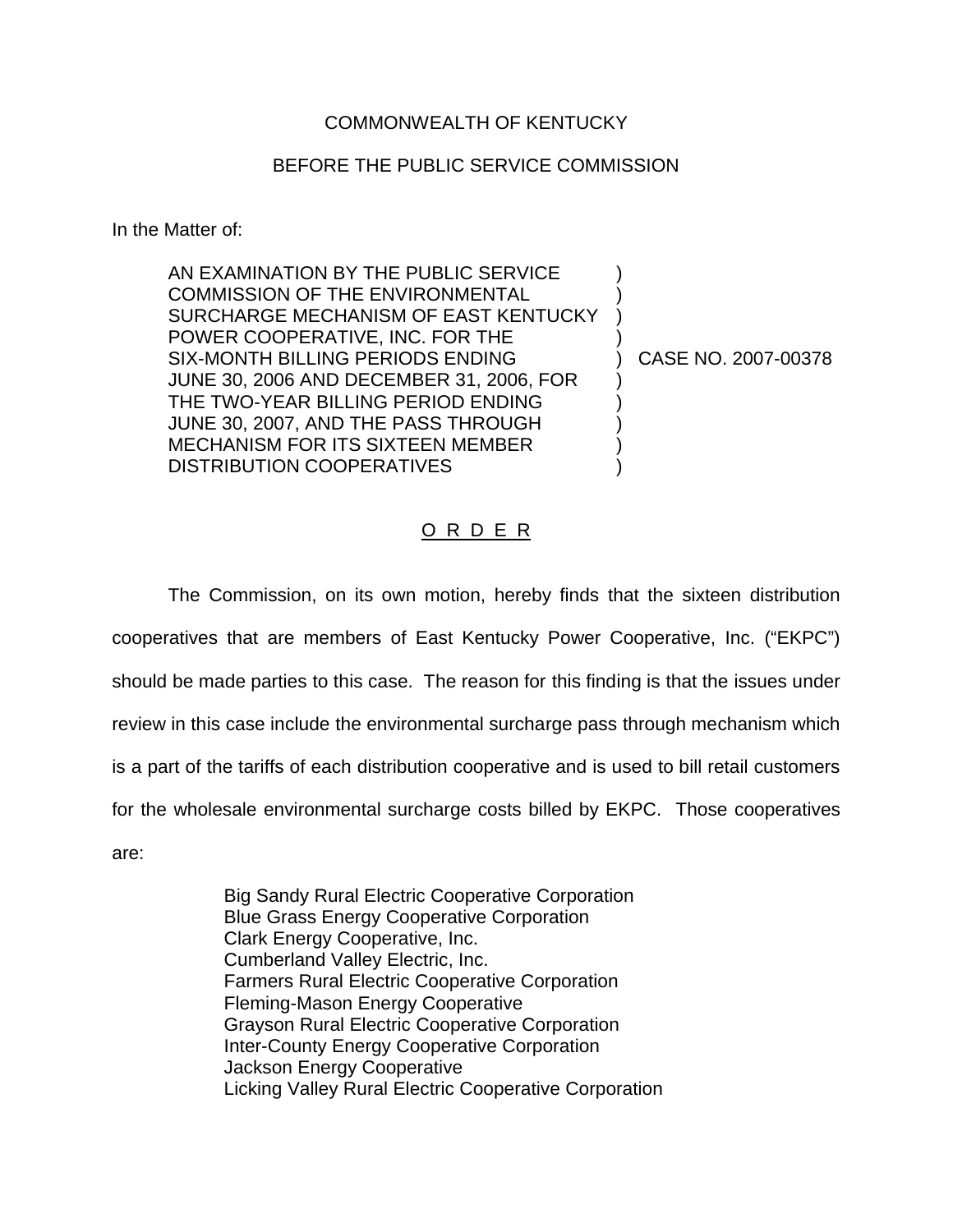Nolin Rural Electric Cooperative Corporation Owen Electric Cooperative, Inc. Salt River Electric Cooperative Corporation Shelby Energy Cooperative, Inc. South Kentucky Rural Electric Cooperative Corporation Taylor County Rural Electric Cooperative Corporation

The Commission further finds that each of the aforementioned distribution cooperatives should respond to the information request attached hereto as Appendix A.

IT IS THEREFORE ORDERED that:

1. The sixteen distribution cooperatives identified in the findings above are made parties to this case and they shall individually or jointly file responses to the information request set forth in Appendix A attached hereto.

2. a. The information requested herein shall be filed within 20 days of the date of this Order.

b. Responses to requests for information shall be appropriately bound, tabbed and indexed and shall include the name of the witness responsible for responding to the questions related to the information provided, with copies to all parties of record and 7 copies to the Commission.

c. Each response shall be answered under oath or, for representatives of a public or private corporation or a partnership or association or a governmental agency, be accompanied by a signed certification of the preparer or person supervising the preparation of the response on behalf of the entity that the response is true and accurate to the best of that person's knowledge, information, and belief formed after a reasonable inquiry.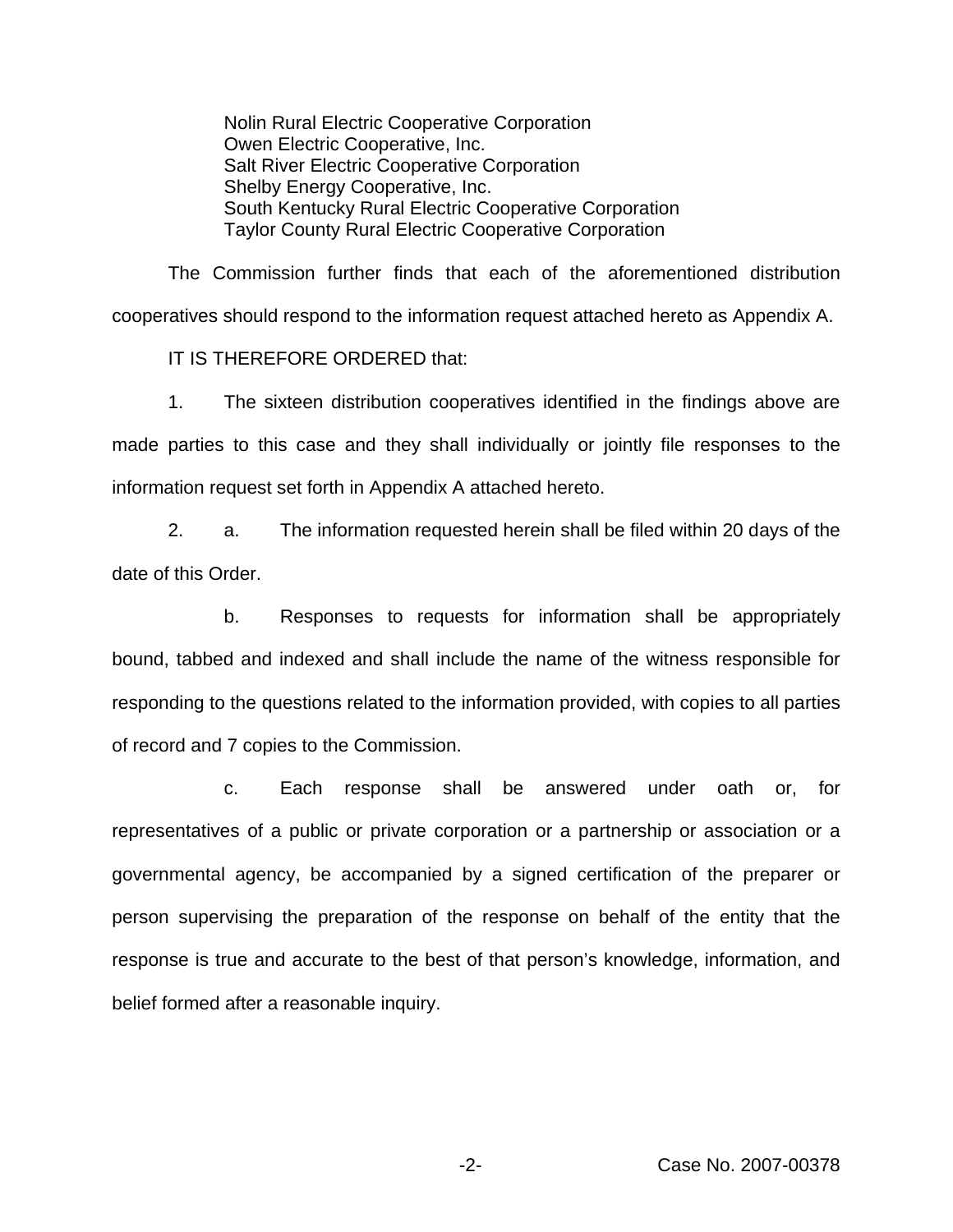d. Any party shall make timely amendment to any prior responses if it obtains information which indicates that the response was incorrect when made or, though correct when made, is now incorrect in any material respect.

e. For any requests to which a party fails or refuses to furnish all or part of the requested information, that party shall provide a written explanation of the specific grounds for its failure to completely and precisely respond.

3. Nothing contained herein shall prevent the Commission from entering further Orders in this matter.

Done at Frankfort, Kentucky, this 1<sup>st</sup> day of May, 2008.

By the Commission

Lunko cutive Director